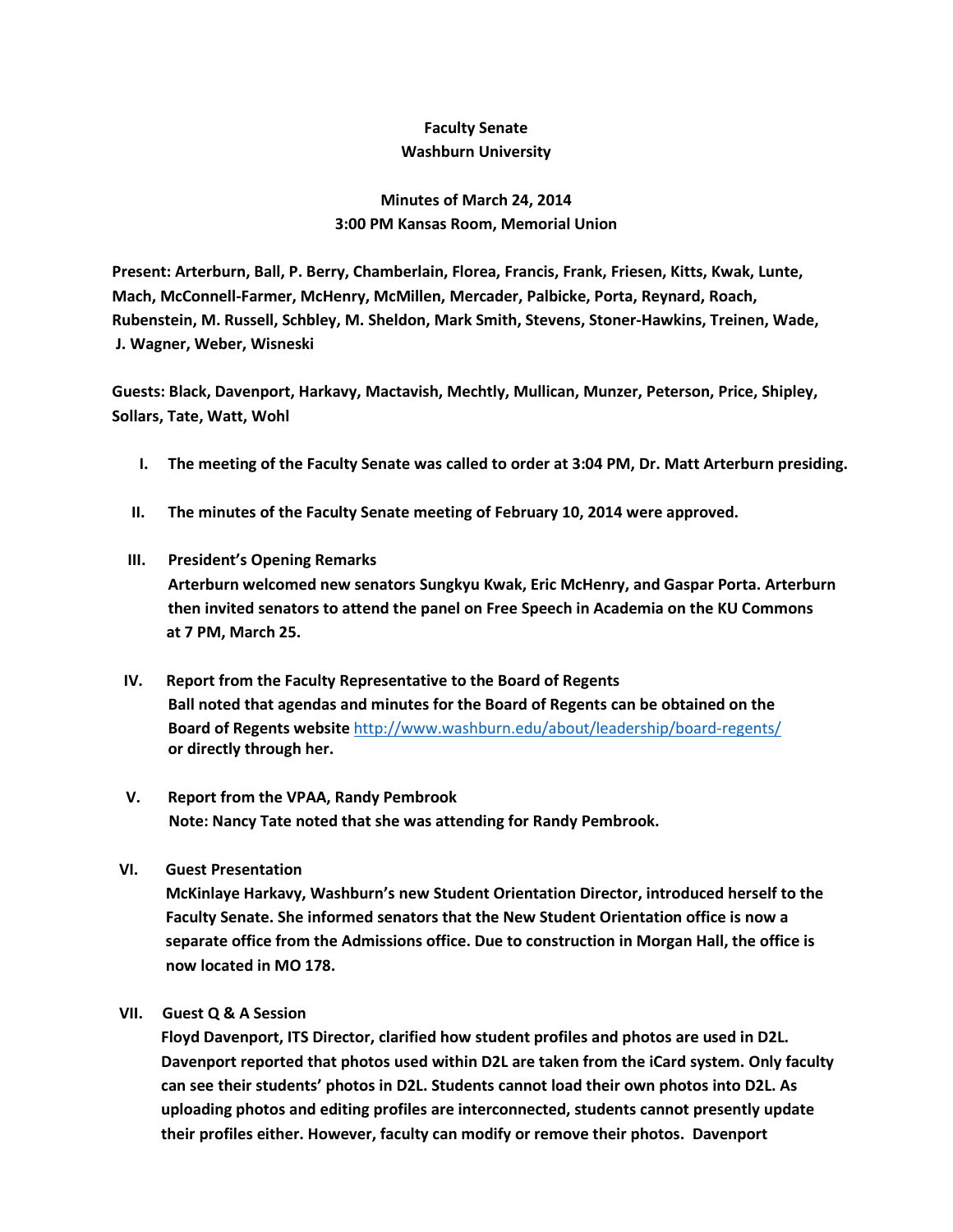**concluded that ITS may set up a system for remote students by which students can submit photos to be loaded into the iCard system.** 

- **VIII. Faculty Senate Committee Reports**
	- **The Academic Affairs Committee minutes of March 3, 2014 were approved.**
	- **The Academic Affairs Committee minutes of February 3, 2014 were approved.**
	- **The Academic Affairs Committee minutes of December 2, 2013 were approved.**
	- **The Faculty Affairs Committee minutes of February 17, 2014 were approved.**
	- **The Faculty Affairs Committee minutes of December 2, 2013 were approved.**
- **IX. University Committee Reports**
	- **The Assessment Committee minutes of February 13, 2014 were approved.**
	- **• The Assessment Committee minutes of December 5, 2013 were approved.**
	- **The Faculty Development Grant Committee minutes of February 28, 2014 were approved.**
	- **The Honors Advisory Board minutes of December 10, 2013 were approved.**
	- **The Interdisciplinary Studies Committee minutes of February 27, 2014 were approved.**
	- **The International Education Committee minutes of February 13, 2014 were approved.**
	- **The Sabbatical Committee minutes of December 3, 2013 were approved.**
- **X. Old Business**
	- **A. 14.3 Communication Studies Name Change was approved. It will be forwarded to the general faculty. –Leslie Reynard presented 14.3 to the Faculty Senate.**

**[Break in Sequence: 14.4-14.7 listed for April 14, 2014 FS Meeting]**

**B. 14.8 AS General Education Requirements [Curriculum Change] was approved. It will be forwarded to the general faculty. –Pat Munzer presented 14.8 to the Faculty Senate.**

**Note 1. This sentence was copied from its earlier placement in the document to the end of #9: "***Where an associate degree specifies two or more courses in a distribution grouping, at least two of those courses must be taken in different disciplines within the grouping***."**

- **C. 14.9 BBA Degree Concentration [New Degree Emphasis] was approved. It will be forwarded to the general faculty. –David Price and David Sollars presented 14.9 to the Faculty Senate.**
- **D. 14.10 BA in Art History [Curriculum Change] was approved. It will be forwarded to the general faculty. –Kelly Watts presented 14.10 to the Faculty Senate.**

**Note 1. This line was deleted under "Proposed Catalog language" following AR 402 Art Forum (1): "18 hours art history electives (15 hours must be upper division)"** 

- **E. 14.11 BS in Biology [Curriculum Change] was approved. It will be forwarded to the general faculty. –John Mullican presented 14.11 to the Faculty Senate.**
- **F. 14.12 BA in Biology [Curriculum Change] was approved. It will be forwarded to the general faculty. –John Mullican presented 14.12 to the Faculty Senate.**
- **G. 14.13 BS in Biology/Secondary Ed. [Curriculum Change] was approved. It will be forwarded to the general faculty. –John Mullican presented 14.13 to the Faculty Senate.**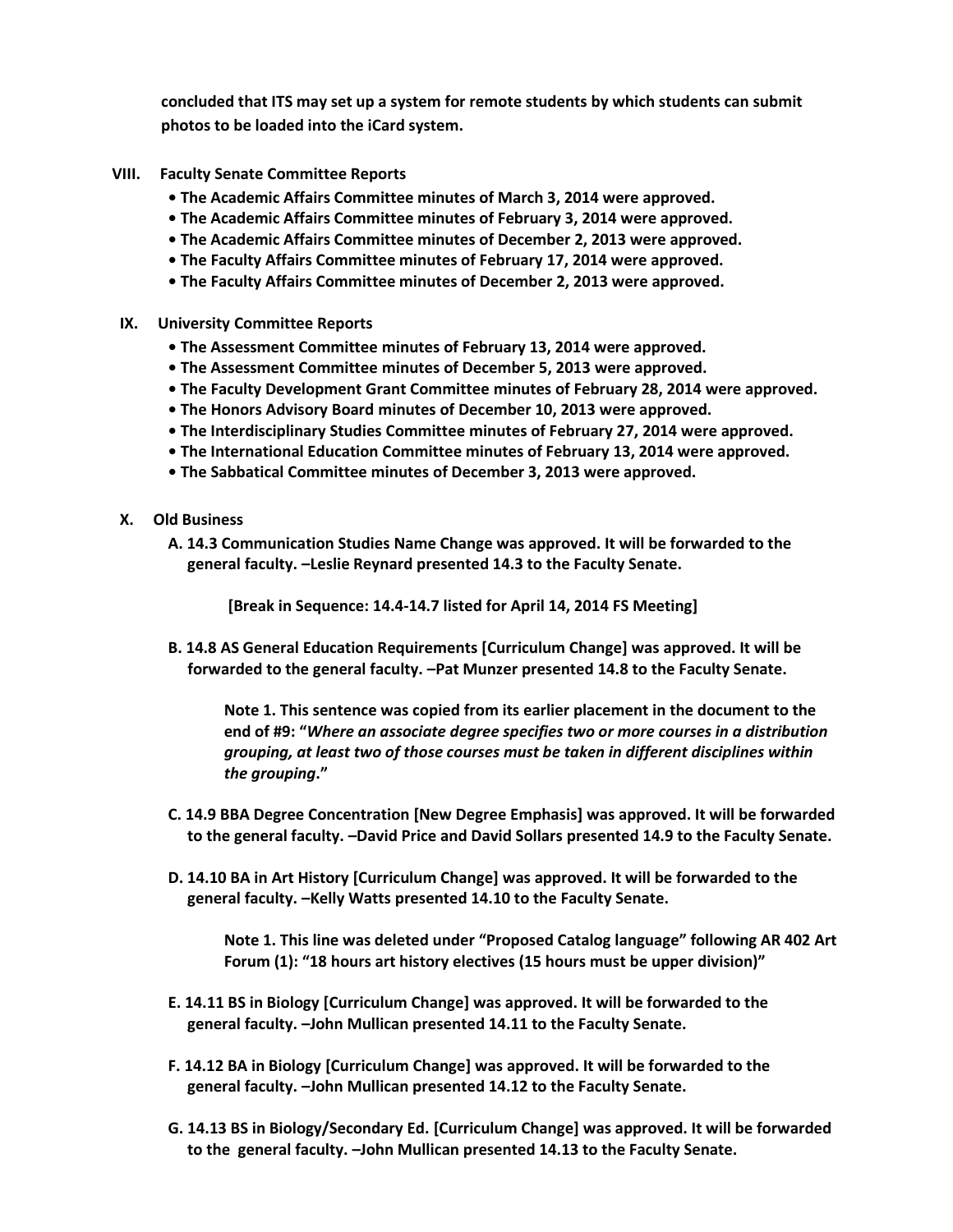- **H. 14.14 BA in Biology/Secondary Ed. [Curriculum Change] was approved. It will be forwarded to the general faculty. –John Mullican presented 14.14 to the Faculty Senate.**
- **I. 14.15 BS in Environmental Biology [New Degree] was approved. It will be forwarded to the general faculty. –Rodrigo Mercader presented 14.15 to the Faculty Senate.**
- **J. 14.16 BA in Environmental Biology [New Degree] was approved. It will be forwarded to the general faculty. –Rodrigo Mercader presented 14.16 to the Faculty Senate.**
- **K. 14.17 BS in Molecular Biology & Biotechnology [New Degree] was approved. It will be forwarded to the general faculty. –John Mullican presented 14.17 to the Faculty Senate.**

**Note 1. Following the list of Elective Supportive Courses for MBB Majors, the entire paragraph was deleted up to "The above-listed coursework for the B.S. in MBB satisfies the natural sciences minor."**

 **L. 14.18 BA in Computer Information Science [Curriculum Change] was approved. It will be forwarded to the general faculty. –Bruce Mechtly presented 14.18 to the Faculty Senate.**

**Note 1. "Upper Division" was added in this heading: "Approved Elective Upper Division Coursework – 6 hrs".**

**Note 2. EN208 and CN150 were added under each "Correlated – 33 hrs" heading.**

**Note 3. MA123 and MA206 lost their indentations under each "Correlated – 33 hrs" heading.**

- **M. 14.19 AS in Engineering [New Degree] was approved. It will be forwarded to the general faculty. –Steve Black presented 14.19 to the Faculty Senate.**
- **N. 14.20 BEd in Physical Education Teaching [Curriculum Change] was approved. It will be forwarded to the general faculty. –Roy Wohl presented 14.20 to the Faculty Senate.**

**Note 1. At the end of the document, "Multicultural Requirement: 3 Credits" was shifted to a heading position over "Choose ONE from the list below."**

- **O. 14.21 BA in Philosophy [Curriculum Change] was approved. It will be forwarded to the general faculty. –Russ Jacobs presented 14.21 to the Faculty Senate.**
- **P. 14.22 International Credit Transfer [Policy Change] was approved. It will be forwarded to the general faculty. –Nancy Tate presented 14.22 to the Faculty Senate.**

## **XI. New Business**

**None**

**XII. Information Items None**